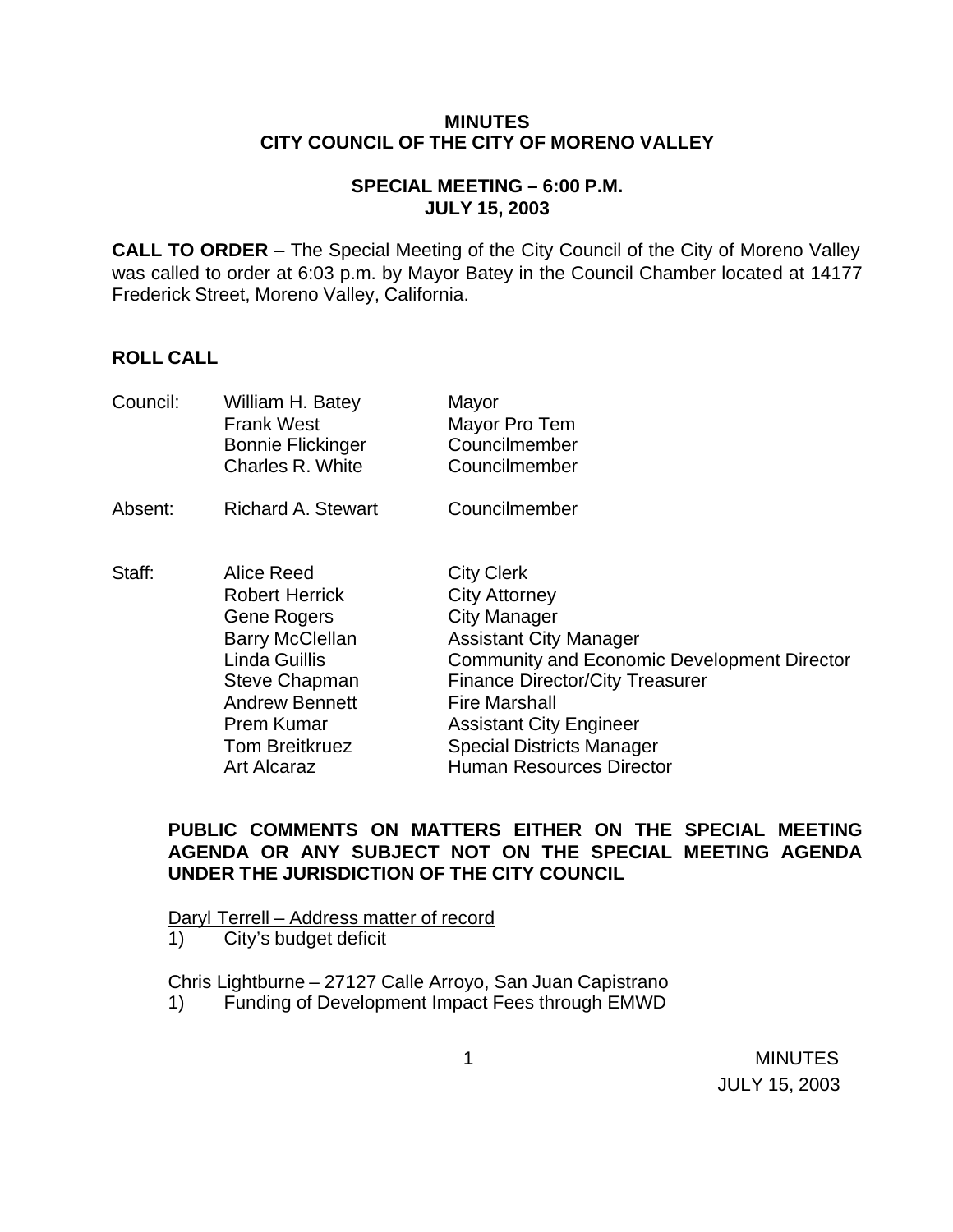#### Chris Austin – 27127 Calle Arroyo, San Juan Capistrano

1) Same comments as Mr. Lightburne

#### Michael Lanitis – Address matter of record (Item 3)

1) Electrical Municipally-Owned Utility

#### Pete Bleckert – Address matter of record

1) Parks budget

#### John Hayes – Address matter of record (Item 3)

1) Electrical Municipally-Owned Utility

## Dave Willmon - Riverside

1) Representing League of California Cities – spoke regarding State Budget

#### Melanie Quarshie – 26170 Le Mans Drive

1) Opposes proposed WalMart Supercenter

Marilyn Farrow – 24473 Brown Dove Circle

1) Opposes proposed WalMart Supercenter

# Tom Jerele, Sr. – Address matter of record (Item 2)

1) Revitalization of Sunnymead Boulevard

# **A. CONSENT CALENDAR** - **CITY COUNCIL**

Mayor Pro Tem West made a motion, seconded by Councilmember Flickinger to approve the Consent Calendar in their entireties. Motion carried 4-0-1, Councilmember Stewart absent. Roll call vote.

A1. WARRANT REPORT – JUNE, 2003 Adopted Resolution No. 2003-63, approving the Warrant Report, dated June, 2003 in the total amount of \$23,640,216.45.

# Resolution No. 2003-63

A Resolution of the City Council of the City of Moreno Valley, California, Approving the Warrant Report Dated June 30, 2003

A2. AWARD OF ANNUAL COPIER AGREEMENT TO XEROX CORPORATION Awarded the annual copier agreement to Xerox Corporation as being in the best interest of the City.